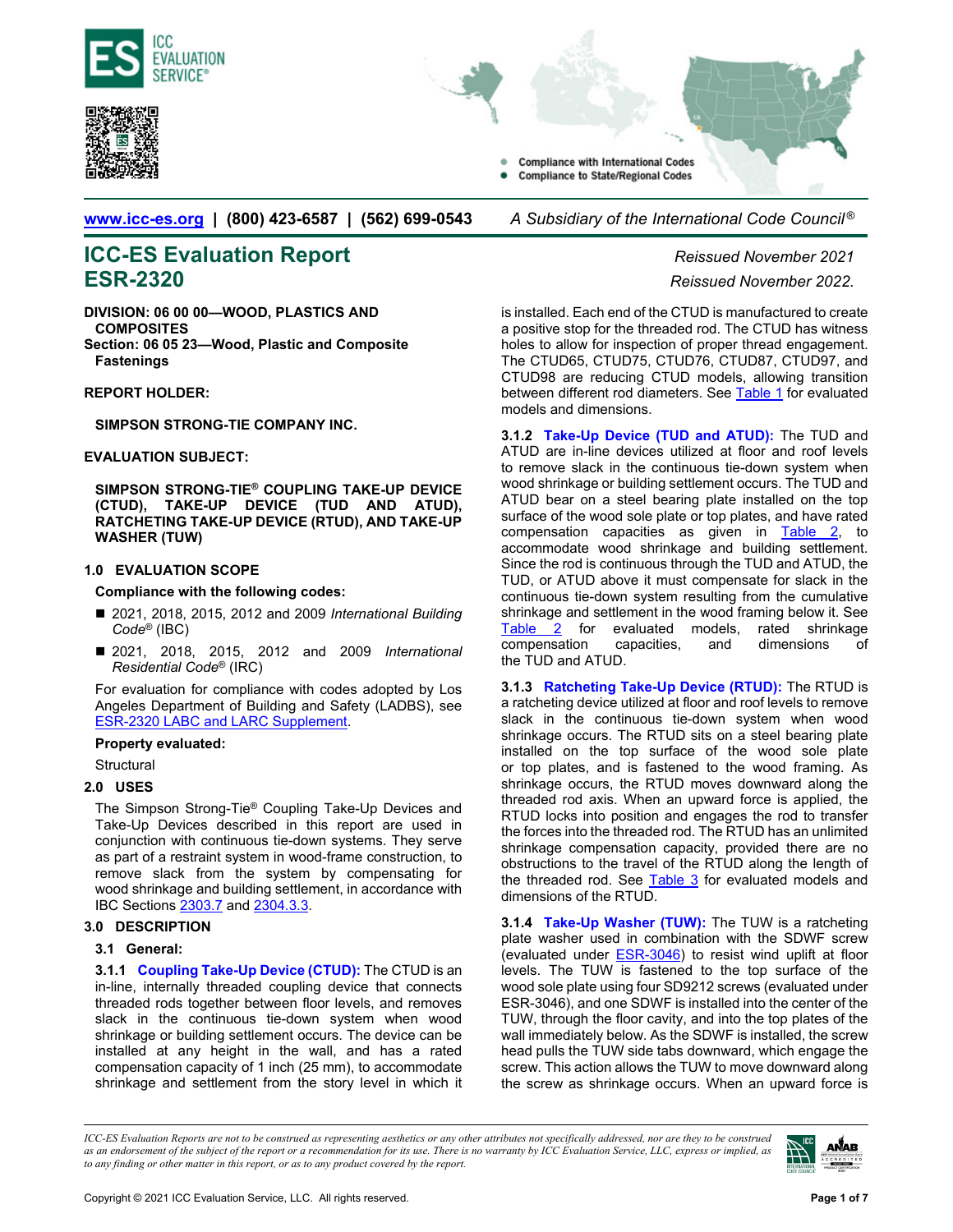applied, the TUW locks onto the screw and engages it to transfer the forces. The TUW has a compensation capacity of  $\frac{7}{8}$  inch (22 mm). See [Table 4](#page-4-0) for evaluated models and dimensions of the TUW.

# **3.2 Materials:**

**3.2.1 CTUD and TUD:** The CTUD and TUD bodies are fabricated from [ASTM A311-04](https://www.astm.org/DATABASE.CART/HISTORICAL/A311A311M-04.htm) (Reapproved 2015) Class B, Grade 1144, steel, with a minimum tensile strength of 126,000 psi (869 MPa), and a minimum yield strength of 105,000 psi (724 MPa). The bodies are coated with a corrosion-resistant finish specified in the approved quality documentation. The springs are fabricated from **[ASTM](https://www.astm.org/DATABASE.CART/HISTORICAL/A313A313M-13.htm)** [A313-13,](https://www.astm.org/DATABASE.CART/HISTORICAL/A313A313M-13.htm) Type 631, stainless steel torsional wire or **ASTM** [A228-14](https://www.astm.org/DATABASE.CART/HISTORICAL/A228A228M-14.htm) steel wire.

**3.2.2 ATUD:** The ATUD body is fabricated from [ASTM](https://www.astm.org/Standards/B221.htm) [B221-14](https://www.astm.org/DATABASE.CART/HISTORICAL/B221-14.htm) 6061-T6511 aluminum. The spring is fabricated from ASTM A228-14 steel wire.

**3.2.3 RTUD:** The RTUD is a proprietary steel device manufactured to meet the specifications noted in the manufacturing standard associated with this report. The RTUD3 and RTUD4 housing and inserts are fabricated from cast steel. The RTUD3B, RTUD4B, RTUD5, RTUD6, RTUD7 and RTUD8 housing and inserts are fabricated from hot forged steel. Additional device components consist of steel washers, an internal tension ring and a PU foam rubber washer. Each steel component has a zinc/nickel electroplated finish with the exception of the internal tension ring.

**3.2.4 TUW:** The TUW plates are manufactured from No. 10 gage galvanized steel complying with [ASTM A653,](https://www.astm.org/DATABASE.CART/HISTORICAL/A653A653M-17.htm)  SS designation, Grade 33. The minimum base-metal thickness is 0.1275 inch (3.24 mm).

**3.2.5 Threaded Rod:** Threaded rod used with the CTUD, TUD, ATUD, and RTUD must comply with the applicable code. Rods used with the CTUD must meet the diameter and thread specifications given in **Table 1**, and ends of rods must be cut square. Maximum diameters for threaded rod used with the TUD and ATUD are given in Table 2. Threaded rod used with the RTUD must meet the diameter requirements, thread specification and strength requirements as specified in [Table 3.](#page-3-1)

# **4.0 DESIGN AND INSTALLATION**

# **4.1 Design:**

Allowable design loads, deflections at allowable load, rated shrinkage compensation capacities and dimensions for CTUD models are given i[n Table 1.](#page-2-0) Allowable design loads, deflections at allowable load, rated shrinkage compensation and dimensions for TUD and ATUD models are given in [Table 2.](#page-3-0) Allowable design loads, deflections at allowable load, and dimensions for the RTUD are given in Table 3. Allowable design loads, deflections at allowable load, and dimensions for the TUW are given in [Table 4.](#page-4-0) Drawings and design details for the continuous tie-down system, including threaded rods, bearing plates, anchors, and wood framing members, must comply with the code and be submitted to the code official for approval. The continuous tie-down system must also be designed such that the slack in the system due to wood shrinkage and building settlement is less than the rated compensation capacity for each CTUD, TUD, and ATUD within the system.

# **4.2 Installation:**

The CTUD, TUD, ATUD, RTUD, and TUW must be installed in accordance with the details in this report, the manufacturer's published installation instructions, and the drawings and design details approved by the code official. Threaded rod used with the CTUD, TUD, ATUD, or RTUD must comply with the requirements of Section 3.2.5. The continuous tie-down system must be installed plumb, such that the offset angle between the top of the floor and the bottom of the top plates or bridge block above does not exceed 1.33 degrees from vertical for the CTUD, TUD, ATUD, and RTUD. For the TUW, the SDWF screw must be installed such that its angle with respect to the plane of the TUW plate does not exceed 2.0 degrees from vertical. The activation pin on the CTUD must remain in place until both threaded rods are installed, and the nut at the sole plate above is secured in accordance with the manufacturer's installation instructions. The activation pin on the TUD, and ATUD must remain in place until the plate washer and nut above it are secure. The TUW must be installed on the sole plate with four SD9212 screws, and the SDWF screw must be installed through the center of the TUW so that the tabs close to engage the SDWF screw threads. The go/no-go gage, supplied with the TUW, must be used in accordance with the manufacturer's installation instructions to ensure proper installation. [Figure 1](#page-2-1) shows an installation detail for the CTUD; [Figure 2](#page-3-2) shows an installation detail for the TUD and ATUD; [Figure 3](#page-4-1) shows an installation detail for the RTUD; and [Figure 4](#page-4-2) shows an installation detail for the TUW.

# **5.0 CONDITIONS OF USE**

The Coupling Take-Up Device (CTUD), Take-Up Device (TUD and ATUD), Ratcheting Take-Up Device (RTUD), and Take-Up Washer (TUW) described in this report comply with, or are suitable alternatives to what is specified in, those codes listed in Section [1.0](#page-0-0) of this report, subject to the following conditions:

- **5.1** The devices must be installed in accordance with this report, the manufacturer's published installation instructions and the drawings and design details approved by the code official. In the event of a conflict between this report and the manufacturer's published installation instructions, the most restrictive governs.
- **5.2** The design values given in this report are for the CTUD, TUD, ATUD, RTUD, and TUW alone. No further increase in allowable load is permitted. Calculations, demonstrating that the design loads do not exceed the allowable loads and that the expected slack due to wood shrinkage and building settlement does not exceed the rated compensation capacity for each CTUD, TUD, ATUD, and/or TUW in the system, must be submitted to the code official for approval. The calculations must be prepared by a registered design professional when required by the statutes of the jurisdiction in which the project is to be constructed.
- **5.3** When installation is complete, the CTUD, TUD, ATUD, RTUD, and TUW are limited to installations in dry, interior locations.
- **5.4** The CTUD, TUD, ATUD, RTUD, and TUW must not be used to support dead loads other than their own weight.
- **5.5** Use of the CTUD, TUD, ATUD, RTUD, and TUW in contact with fire-retardant-treated wood or preservative-treated wood is outside of the scope of this report.
- **5.6** When the devices are used in continuous rod systems that resist light-frame shear wall overturning forces, calculations must be submitted to the code official confirming that the total vertical displacement, which would include steel rod elongation and the shrinkage compensating device deflection, is less than or equal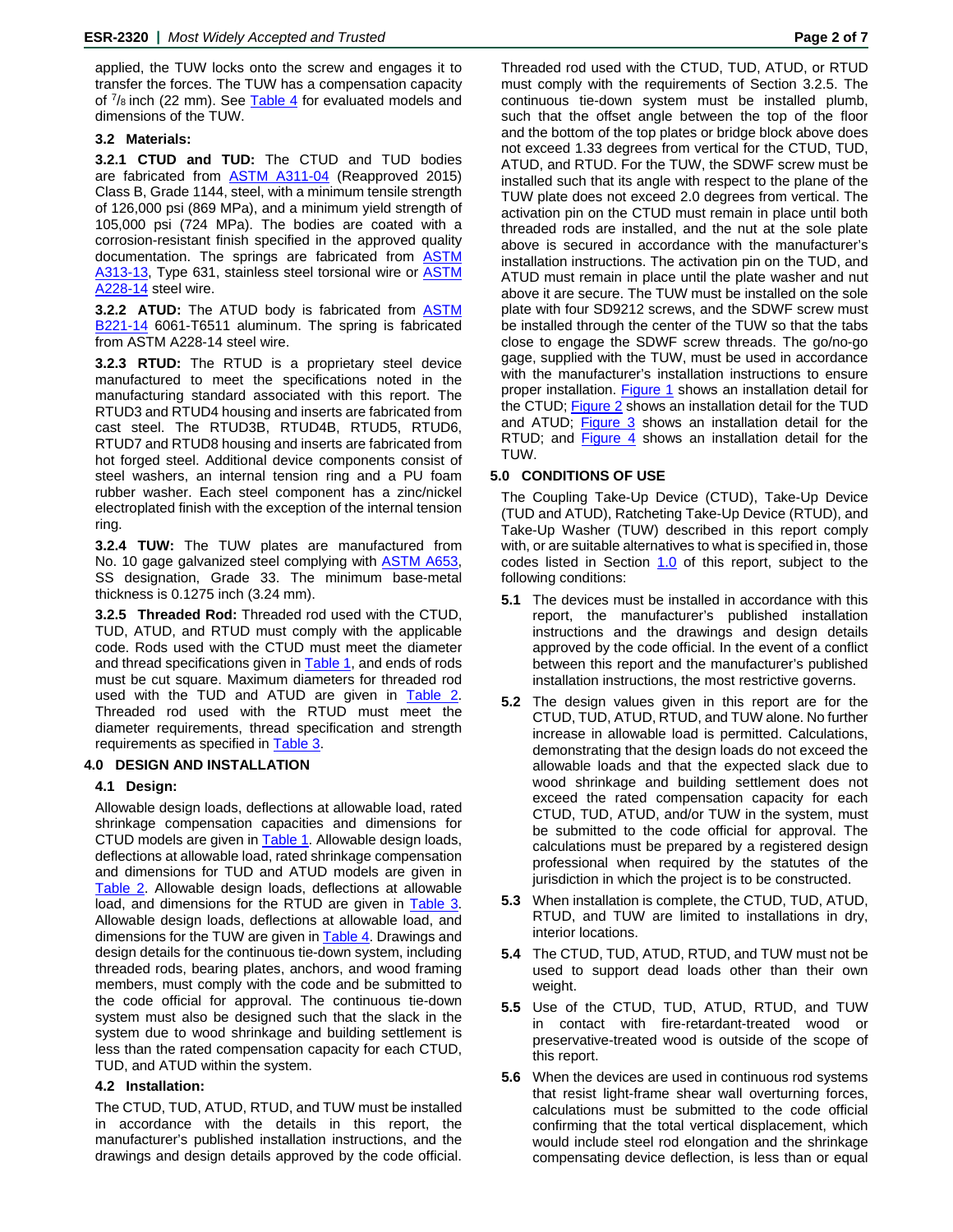<span id="page-2-1"></span>to 0.200 inch (5 mm) for each story, or between restraints, whichever is more restrictive, using allowable stress design (ASD). Shear wall drift limit calculations must consider the 0.200 inch (5 mm) vertical displacement limit. This 0.200-inch (5 mm) vertical displacement limit may be exceeded when it can be demonstrated that the shear wall story drift limit and the deformation compatibility requirements of IBC Section [1604.4](https://codes.iccsafe.org/content/IBC2021P1/chapter-16-structural-design) are met when considering all sources of vertical displacement.

# **6.0 EVIDENCE SUBMITTED**

• Data in accordance with ICC-ES Acceptance Criteria for Shrinkage Compensating Devices (AC316), dated June 2013 (editorially revised February 2021).

# **7.0 IDENTIFICATION**

- **7.1** The CTUD, TUD, ATUD, RTUD, and TUW bear a label with the model number, evaluation report holder name (Simpson Strong-Tie Company, Inc.), and the evaluation report number (ESR-2320). The reducing CTUDs are scored at the reducing end around the outside. The TUW is packaged with one SDWF screw, four SD9212 screws, and a go/no-go gage for use in installation.
- **7.2** The report holder's contact information is the following:

**SIMPSON STRONG-TIE COMPANY INC. 5956 WEST LAS POSITAS BOULEVARD PLEASANTON, CALIFORNIA 94588 [\(800\) 999-5099](http://www.strongtie.com/) www.strongtie.com**

| <b>MODEL NUMBER</b>   | <b>THREADED ROD</b>                        | <b>DIMENSIONS</b> |              | <b>ALLOWABLE</b>                                | <b>SEATING</b>                                                  | <b>DEFLECTION AT</b>                                       |  |
|-----------------------|--------------------------------------------|-------------------|--------------|-------------------------------------------------|-----------------------------------------------------------------|------------------------------------------------------------|--|
|                       | <b>DIAMETER<sup>2</sup></b><br>$(in - in)$ | W<br>(in)         | (in)         | <b>TENSION</b><br>LOAD <sup>3, 4</sup><br>(lbs) | <b>INCREMENT, <math>\Delta_R</math><sup>6</sup></b><br>(inches) | ALLOWABLE LOAD, $\Delta_{\Delta}$ <sup>6</sup><br>(inches) |  |
| CTUD <sub>55</sub>    | $^{5}/_8-^{5}/_8$                          | $1^{7}/_{8}$      | 5            | 15,520                                          | 0.004                                                           | 0.006                                                      |  |
| CTUD65 <sup>(5)</sup> | $^{3}/_{4}-^{5}/_{8}$                      | $\overline{2}$    | $5^{1/2}$    | 31,795                                          | 0.003                                                           | 0.060                                                      |  |
| CTUD <sub>66</sub>    | $^{3}/_{4}-^{3}/_{4}$                      | 2                 | $5^{1/2}$    | 31,795                                          | 0.003                                                           | 0.060                                                      |  |
| CTUD75 $(5)$          | $^{7}/_8-^{5}/_8$                          | $\overline{2}$    | $5^{1/2}$    | 31,795                                          | 0.003                                                           | 0.060                                                      |  |
| CTUD76 <sup>(5)</sup> | $^{7}/_8-^{3}/_4$                          | 2                 | $5^{1/2}$    | 31,795                                          | 0.003                                                           | 0.060                                                      |  |
| CTUD77                | $^{7}/_{8}-^{7}/_{8}$                      | 2                 | $5^{1/2}$    | 31,795                                          | 0.003                                                           | 0.060                                                      |  |
| CTUD87 <sup>(5)</sup> | $1 - \frac{7}{8}$                          | $2^{1/2}$         | $6^{1}/_{8}$ | 55,955                                          | 0.003                                                           | 0.033                                                      |  |
| CTUD <sub>88</sub>    | $1 - 1$                                    | $2^{1/2}$         | $6^{1}/_{8}$ | 55,955                                          | 0.003                                                           | 0.033                                                      |  |
| CTUD97 $(5)$          | $1\frac{1}{8} - \frac{7}{8}$               | $2^{1/2}$         | $6^{1}/_{8}$ | 55,955                                          | 0.003                                                           | 0.033                                                      |  |
| CTUD98 $(5)$          | $1^{1}/_{8} - 1$                           | $2^{1/2}$         | $6^{1}/_{8}$ | 55,955                                          | 0.003                                                           | 0.033                                                      |  |
| CTUD <sub>99</sub>    | $1\frac{1}{8} - 1\frac{1}{8}$              | $2^{1/2}$         | $6^{1}/_{8}$ | 55,955                                          | 0.003                                                           | 0.033                                                      |  |

# <span id="page-2-0"></span>**[TABLE 1—COUPLING TAKE-UP DEVICE \(CTUD\) SPECIFICATIONS1](#page-0-1)**

For **SI:** 1inch = 25.4 mm, 1 pound = 4.45 N.

<sup>1</sup>Coupling Take-Up Devices (CTUD) compensate for up to 1 inch (25 mm) of wood shrinkage or building settlement.<br><sup>2</sup>Thread specification for threaded rod used with the CTUD must be UNC Class 2A, in accordance with ANSI/ASM

<sup>3</sup>Allowable tension loads are for the CTUD only. The attached components (including anchors, tension rods, bearing plates, wood framing members, etc.) must be designed to resist design loads in accordance with the applicable code.

4No further increase in allowable tension load is permitted.

5 The CTUD65, CTUD75, CTUD76, CTUD87, CTUD97, and CTUD98 models are reducing CTUD models, allowing transition between different rod diameters. <sup>6</sup>The device average travel and seating increment, Δ<sub>R</sub>, and deflection at allowable load, Δ<sub>A</sub>, are additive, and describe the total movement of the device at allowable load, Δ*T*. For design loads, P*D*, less than the allowable load, P*A*, the total movement of the device, Δ*T*, is calculated as follows: Δ*T* = Δ*R +* Δ*A*(P*D*/P*A*).



**[FIGURE 1—DIMENSIONS AND TYPICAL INSTALLATION OF THE CTUD](#page-0-2)**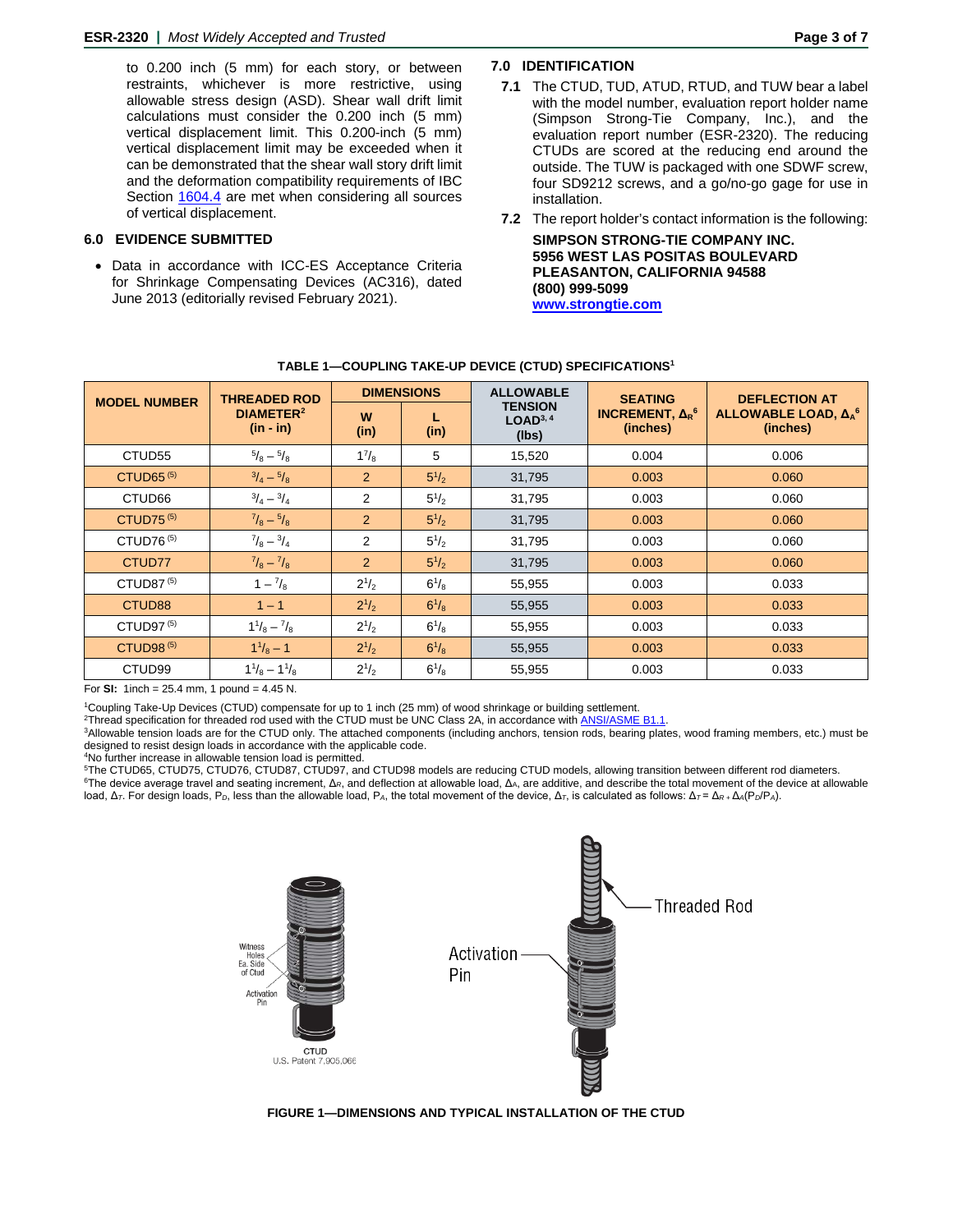<span id="page-3-2"></span>

|                               | <b>MAXIMUM</b>                                           | <b>DIMENSIONS</b> |                      | <b>RATED</b>                                       |                                                     |                                                                         | <b>DEFLECTION AT</b>                               |  |
|-------------------------------|----------------------------------------------------------|-------------------|----------------------|----------------------------------------------------|-----------------------------------------------------|-------------------------------------------------------------------------|----------------------------------------------------|--|
| <b>MODEL</b><br><b>NUMBER</b> | <b>THREADED</b><br><b>ROD</b><br><b>DIAMETER</b><br>(in) | W<br>(in)         | L<br>(in)            | <b>COMPENSATION</b><br><b>CAPACITY</b><br>(inches) | <b>ALLOWABLE</b><br>LOADS <sup>1, 2</sup><br>(Ibs.) | <b>SEATING</b><br><b>INCREMENT, <math>\Delta_R^3</math></b><br>(inches) | <b>ALLOWABLE</b><br>LOAD, $\Delta_A^3$<br>(inches) |  |
| TUD <sub>9</sub>              | $1^{1/8}$                                                | $2^{1/8}$         | $2^{1/4}$            |                                                    | 34,655                                              | 0.001                                                                   | 0.014                                              |  |
| TUD <sub>10</sub>             | $1^{1}/_{4}$                                             | $2^{3}/_{8}$      | $2^{1/4}$            | 1                                                  | 45,400                                              | 0.001                                                                   | 0.033                                              |  |
| ATUD <sub>5</sub>             | $^{5}/_{8}$                                              | $1^{3}/_{8}$      | $1^{7}/_{8}$         | $^{3}/_{4}$                                        | 6,565                                               | 0.001                                                                   | 0.009                                              |  |
| ATUD6-2                       | $\frac{3}{4}$                                            | $1^{3}/_{4}$      | $3^{1}/_{8}$         | 2                                                  | 11,430                                              | 0.004                                                                   | 0.022                                              |  |
| ATUD <sub>9</sub>             | $1^{1/3}$                                                | $2^{1/8}$         | $2^{1/4}$            | 1                                                  | 15,560                                              | 0.002                                                                   | 0.013                                              |  |
| ATUD9-2                       | $1^{1}/_{8}$                                             | $2^{1/8}$         | $3^{7}/_{8}$         | 2                                                  | 12,790                                              | 0.002                                                                   | 0.037                                              |  |
| ATUD9-3                       | $1^{1}/_{8}$                                             | $2^{1}/8$         | 5                    | 3                                                  | 11,830                                              | 0.002                                                                   | 0.034                                              |  |
| ATUD <sub>14</sub>            | $1^{3}/_{4}$                                             | $2^{7}/_{8}$      | $2^{1}/_{4}$         | $^{3}/_{4}$                                        | 24,395                                              | 0.005                                                                   | 0.015                                              |  |
| ATUD <sub>14-1</sub>          | $1^{3}/_{4}$                                             | $3^{1}/_{4}$      | $2^{7}/_{8}$         | 1                                                  | 36,665                                              | 0.005                                                                   | 0.039                                              |  |
| ATUD <sub>14-2</sub>          | $1^{3}/_{4}$                                             | 3                 | $3^7$ / <sub>8</sub> | 2                                                  | 28,310                                              | 0.002                                                                   | 0.013                                              |  |
| ATUD16-1.5                    | 2                                                        | $3^{3}/_{8}$      | $3\frac{3}{4}$       | $1\frac{1}{2}$                                     | 35,425                                              | 0.006                                                                   | 0.024                                              |  |

# <span id="page-3-0"></span>**[TABLE 2—TAKE-UP DEVICE \(TUD / ATUD\) SPECIFICATIONS](#page-0-3)**

For **SI:** 1inch = 25.4mm, 1 pound = 4.45 N.

1Allowable loads are for the TUD and ATUD only. The attached components (including anchors, tension rods, bearing plates, wood framing members, etc.) must be designed to resist design loads in accordance with the applicable code.

2 No further increase in allowable load is permitted.

<sup>3</sup>The device average travel and seating increment, Δ<sub>R</sub>, and deflection at allowable load, Δ<sub>A</sub>, are additive, and describe the total movement of the device at allowable load, Δ*T*. For design loads, P*D*, less than the allowable load, P*A*, the total movement of the device, Δ*T*, is calculated as follows: Δ*T* = Δ*R +* Δ*A*(P*D*/P*A*).





# **[FIGURE 2—DIMENSIONS AND](#page-0-2) TYPICAL INSTALLATION OF THE TUD AND ATUD**

<span id="page-3-1"></span>

| TABLE 3—RATCHETING TAKE-UP DEVICE (RTUD) SPECIFICATIONS <sup>1,2</sup> |  |  |  |
|------------------------------------------------------------------------|--|--|--|
|                                                                        |  |  |  |

**[TABLE 3—RATCHETING TAKE-UP DEVICE \(RTUD\) SPECIFICATIONS1](#page-0-4),2**

| <b>MODEL</b>        | <b>THREADED ROD</b><br><b>DIAMETER<sup>3</sup></b><br>(inch) | <b>DIMENSIONS (inches)</b> |       |       | <b>ALLOWABLE</b><br>LOAD <sup>4,5</sup> | <b>SEATING</b><br><b>INCREMENT<sup>6</sup>,</b> | <b>DEFLECTION AT</b><br><b>ALLOWABLE LOAD<sup>6</sup>,</b> |
|---------------------|--------------------------------------------------------------|----------------------------|-------|-------|-----------------------------------------|-------------------------------------------------|------------------------------------------------------------|
| <b>NUMBER</b>       |                                                              | A                          | в     | C     | (lbs)                                   | $\Delta_{\rm R}$ (inch)                         | $\Delta_{A}$ (inch)                                        |
| RTUD <sub>3</sub>   | $^{3}/_{8}$                                                  | .886                       | 1.344 | 0.941 | 3,335                                   | 0.053                                           | 0.015                                                      |
| RTUD <sub>4</sub>   | $\frac{1}{2}$                                                | 1.886                      | 1.344 | 0.941 | 6,665                                   | 0.048                                           | 0.011                                                      |
| RTUD3B              | $^{3}/_{8}$                                                  | 2.213                      | 1.443 | 1.021 | 5,180                                   | 0.044                                           | 0.010                                                      |
| RTUD <sub>4</sub> B | $\frac{1}{2}$                                                | 2.213                      | 1.443 | 1.021 | 9.210                                   | 0.045                                           | 0.003                                                      |
| RTUD <sub>5</sub>   | $^{5}/_8$                                                    | 3.470                      | 1.978 | 1.400 | 14.495                                  | 0.056                                           | 0.007                                                      |
| RTUD <sub>6</sub>   | $^{3}/_{4}$                                                  | 3.470                      | 1.978 | 1.400 | 20.830                                  | 0.057                                           | 0.010                                                      |
| RTUD7               | $^{7}/_8$                                                    | 3.990                      | 2.245 | 1.987 | 28,185                                  | 0.059                                           | 0.012                                                      |
| RTUD <sub>8</sub>   |                                                              | 3.990                      | 2.245 | 1.987 | 36,815                                  | 0.066                                           | 0.031                                                      |

For **SI:** 1 inch = 25.4 mm, 1 pound = 4.45 N, 1 ksi = 6.89 MPa.

1The RTUD compensates for an unlimited amount of wood shrinkage, provided there are no obstructions to the travel of the RTUD along the length of the threaded rod.

2RTUD must be attached to the sole plate or top plate with a minimum of two SD9112 wood screws for RTUD3, 4, 3B and 4B and two SD9212 wood screws for the RTUD5, 6, 7 and 8 as per ESR-3046.

3Thread specification for threaded rod used with the RTUD must be UNC Class 2A, in accordance with ANSI/ASME B1.1, and the specified minimum tensile strength, Fu, of the threaded rod must not exceed 80 ksi for the RTUD3, 90 ksi for the RTUD4, and 125 ksi for RTUD3B, RTUD4B, RTUD5, RTUD6, RTUD7 and RTUD8.

4Allowable loads are for the RTUD only. The attached components (including anchors, tension rods, bearing plates, wood framing members, etc.) must be designed to resist design loads in accordance with the applicable code.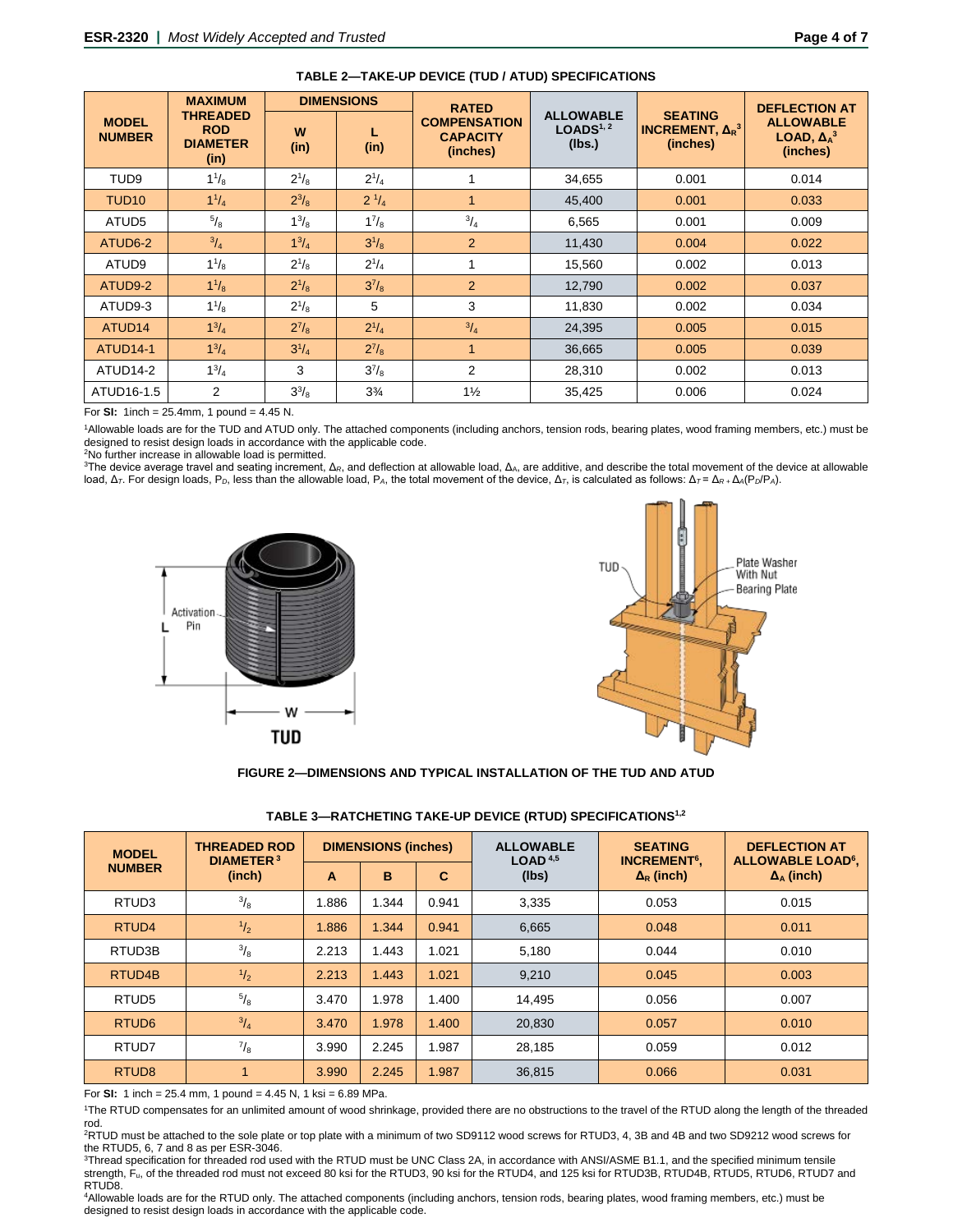### <span id="page-4-2"></span>5 No further increase in allowable load is permitted.

<span id="page-4-1"></span><sup>6</sup>The device average travel and seating increment, Δ<sub>R</sub>, and deflection at allowable load, Δ<sub>A</sub>, are additive, and describe the total movement of the device at allowable load, Δ*T*. For design loads, P*D*, less than the allowable load, P*A*, the total movement of the device, Δ*T*, is calculated as follows: Δ*T* = Δ*R +* Δ*A*(P*D*/P*A*).



## **[FIGURE 3—DIMENSIONS AND TYPICAL INSTALLATION OF THE RTUD](#page-0-2)**

| <b>MODEL</b><br><b>NUMBER</b> | <b>DIMENSIONS</b><br>(inches) |      | <b>FASTENER SCHEDULE</b> |                        | <b>ALLOWABLE</b><br>LOAD <sup>4,5,6,7</sup> | <b>SEATING</b><br><b>INCREMENT<sup>8</sup>.</b> | <b>DEFLECTION AT</b><br><b>ALLOWABLE</b>         |
|-------------------------------|-------------------------------|------|--------------------------|------------------------|---------------------------------------------|-------------------------------------------------|--------------------------------------------------|
|                               | A                             | в    | Sole Plate <sup>2</sup>  | Top Plate <sup>3</sup> | (lbs)                                       | $\Delta_R$ (inches)                             | LOAD <sup>8,9</sup><br>$\Delta_{\rm A}$ (inches) |
| TUW38                         | 3.5                           | 3.25 | $4 - SD9212$             | I – SDWF               | 1.410                                       | 0.034                                           | 0.0050                                           |

<span id="page-4-0"></span>**[TABLE 4—TAKE-UP WASHER \(TUW\) SPECIFICATIONS1](#page-0-2)**

### For **SI:** 1 inch = 25.4 mm, 1 pound = 4.45 N.

<sup>1</sup>The Take-Up Washer (TUW) compensates for up to  $\frac{7}{8}$  inch (22 mm) of wood shrinkage.

2 The TUW must be attached to the sole plate with four SD9212 screws.

<sup>3</sup>The SDWF screw must be installed through the hole in the center of the TUW, normal to the plane of the TUW, through the sole plate and floor cavity, and into the top plate of the floor below, until the head of the SDWF screw pulls the TUW side tabs downward, thereby engaging the shank of the screw. 4Tabulated allowable loads are for the TUW only, and apply only to tension loads that are in-line with the long axis of the SDWF screw. The allowable load of the

TUW/SDWF assembly is limited by the lesser of: a) the tabulated allowable load given above, or b) the adjusted allowable withdrawal load for the SDWF screw, as given in ESR-3046.

5 The attached components (including screws and wood framing members, etc.) must be designed to resist design loads, and must account for serviceability limitations, in accordance with the applicable code.

<sup>6</sup>The TUW and SDWF have not been evaluated for lateral load transfer.

<sup>7</sup>No further increase in allowable tension load is permitted.

<sup>8</sup>The device average travel and seating increment, Δ<sub>R</sub>, and deflection at allowable load, Δ<sub>A</sub>, are additive, and describe the total movement of the device at allowable load,  $\Delta_T$ . For design loads,  $P_D$ , less than the allowable load,  $P_A$ , the total movement of the device,  $\Delta_T$ , is calculated as follows:  $\Delta_T = \Delta_R + \Delta_A (P_D/P_A)$ . 9The tabulated deflection at allowable load, *ΔA*, accounts only for deformation of the TUW itself. It is not inclusive of additional deflections within the TUW/SDWF assembly, such as withdrawal and elongation of the SDWF screw.



**[FIGURE 4—DIMENSIONS AND TYPICAL INSTALLATION OF THE TUW](#page-0-2)**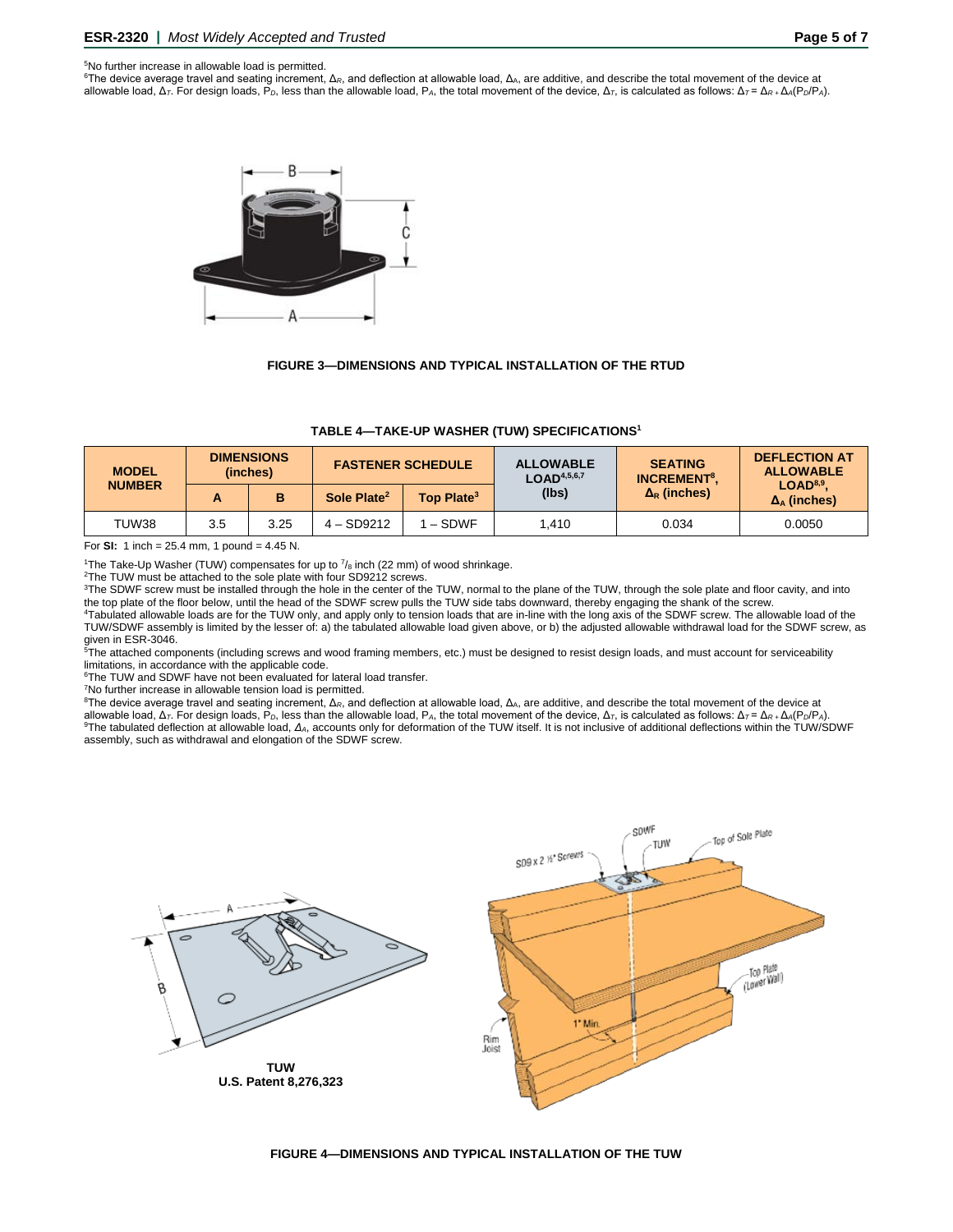<span id="page-5-0"></span>

# **ICC-ES Evaluation Report ESR-2320 LABC and LARC Supplement**

*Reissued November 2021 This report is subject to renewal November 2022.*

**[www.icc-es.org](http://www.icc-es.org/) | (800) 423-6587 | (562) 699-0543** *A Subsidiary of the International Code Council ®*

**DIVISION: 06 00 00—WOOD, PLASTICS AND COMPOSITES Section: 06 05 23—Wood, Plastic and Composite Fastenings**

**REPORT HOLDER:**

**SIMPSON STRONG-TIE COMPANY INC.**

# **EVALUATION SUBJECT:**

# **SIMPSON STRONG-TIE® COUPLING TAKE-UP DEVICE (CTUD), TAKE-UP DEVICE (TUD AND ATUD), RATCHETING TAKE-UP DEVICE (RTUD), AND TAKE-UP WASHER (TUW)**

# **1.0 REPORT PURPOSE AND SCOPE**

# **Purpose:**

The purpose of this evaluation report supplement is to indicate that the Simpson Strong-Tie® Coupling Take-Up Devices and Take-Up Devices, described in ICC-ES evaluation report **ESR-2320**, have also been evaluated for compliance with the codes noted below as adopted by the Los Angeles Department of Building and Safety (LADBS).

# **Applicable code edition***s***:**

- 2020 *City of Los Angeles Building Code* (LABC)
- 2020 *City of Los Angeles Residential Code* (LARC)

# **2.0 CONCLUSIONS**

The Simpson Strong-Tie® Coupling Take-Up Devices and Take-Up Devices, described in Sections 2.0 through 7.0 of the evaluation report [ESR-2320,](#page-0-5) comply with the LABC Chapter 23*,* and the LARC, and are subject to the conditions of use described in this supplement.

# **3.0 CONDITIONS OF USE**

The Simpson Strong-Tie® Coupling Take-Up Devices and Take-Up Devices described in this evaluation report supplement must comply with all of the following conditions:

- All applicable sections in the evaluation report [ESR-2320.](#page-0-5)
- The design, installation, conditions of use and identification of the Simpson Strong-Tie® Coupling Take-Up Devices and Take-Up Devices are in accordance with the 2018 *International Building Code*® (IBC) provisions noted in the evaluation report [ESR-2320.](#page-0-5)
- The design, installation and inspection are in accordance with additional requirements of LABC Chapters 16 and 17, as applicable.
- Under the LARC, an engineered design in accordance with LARC Section R301.1.3 must be submitted.

This supplement expires concurrently with the evaluation report, reissued November 2021.